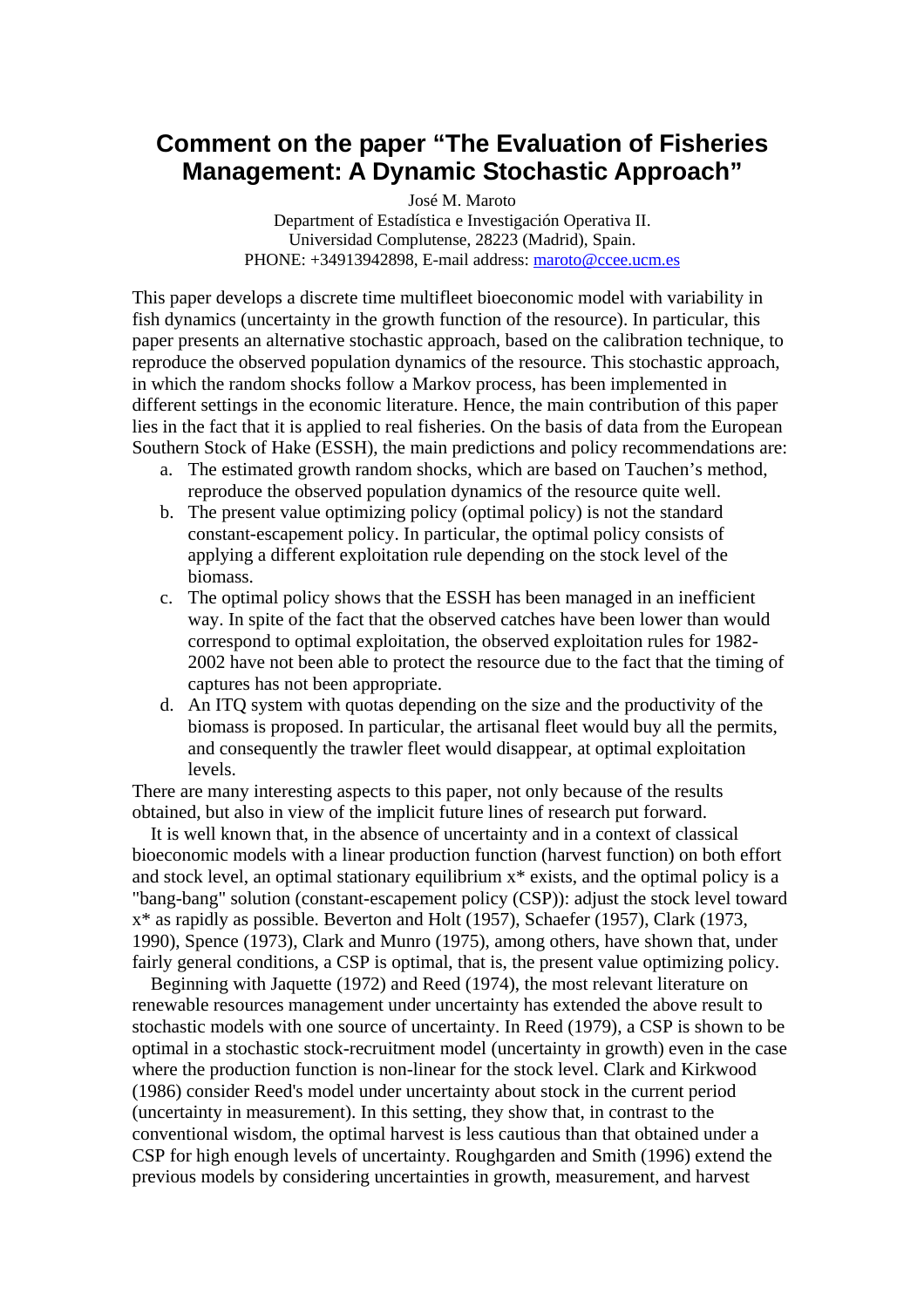implementation. In their study, the effects of multiple uncertainty on fishery management are analyzed through a CSP. However, Roughgarden and Smith's method does not allow us to prove that a CSP is optimal, that is, the expected present value optimizing policy. The optimality of a CSP under multiple uncertainty is solved in Sethi et al. (2005). They show that uncertainty in measurement may have the greatest potential to affect optimal policy. They find that, except for the case of high uncertainty in measurement, a CSP is optimal.

In this sense, and based on the arguments given above, the main contribution of the current paper is to show that the optimal policy under uncertainty in growth is not the standard CSP. In particular, the optimal policy is always jumping from one stock level to another. This result is probably the consequence of non-linearity in the level of effort (decreasing marginal returns) (see Maroto and Moran (2008) for optimal cyclical policies, in the deterministic case, due to the presence of increasing marginal returns). This optimal policy is interesting for policy recommendation purposes. According to the authors, an ITQ system with variable quotas that depend on the size and the productivity of the biomass should be implemented in order to take into account variances in relative harvests (quotas) for each fleet over time due to productivity changes. This means that both optimal quotas and sharing out must adjust to random shocks on growth. For optimal stock and catch levels, the optimal sharing of quotas implies that only the artisanal fleet would operate in the ESSH fishery. This efficient sharing of total catches between the two fleets is the consequence of the greater relative weight of the stock with respect to effort in the artisanal production function. The larger the resource stock is, the larger the catches will be for the artisanal fleet. This is because this fleet benefits from the existence of larger sized and average weight individuals (Garza-Gil, 1998). This ITQ system seems a reasonable instrument, instead of constant TACs, for managing fisheries with heterogeneous fleets. Moreover, it seems a desirable ecological instrument due to the habitat destruction caused by the trawler fleet. However, additional research is needed in order to implement it in real fisheries. Below, I suggest future lines of research in this regard.

Many of today's fish stocks are officially managed through TACs established by regulatory agencies (among others, the ICES). It is well know that if the TAC is not adequately enforced by authorities the TAC system then gives rise to a regulated open access regime with economic incentives for fishers who compete for the catches. In this case, the fishermen harvest as much as possible until the TAC is exceeded which in turn implies overfishing and overcapacity. This is the case of the ESSH. Based on recent estimates, ICES (2007) classifies the stock as being overexploited. Indeed, the stock is in danger of collapse because it has reached a level where it suffers from severely reduced productivity. The recently adopted recovery plan aims to bring the ESSH above the biomass precautionary approach reference point within 10 years and to reduce fishing mortality. However, the combination of TAC overshooting (landings in 2005 and 2006 were 40% and 75% above the TAC, respectively), and the fact that fishing mortality has increased in recent years, raises a severe concern about the implementation of the recovery plan. In this case, recovery, if any, is likely to be slow and will depend on effective conservation measures. Unfortunately, this is a worldwide phenomenon. Hutchings (2000) stresses that, many fisheries which have suffered dramatic population reductions have experienced little, if any, recovery. Given the above arguments, alternative incentive-based management strategies are needed in order to avoid the current failure of fisheries management. A well-designed management strategy based on individual transferable quotas (ITQs) can modify the perverse economic incentives of fishers so that open access no longer takes place. Under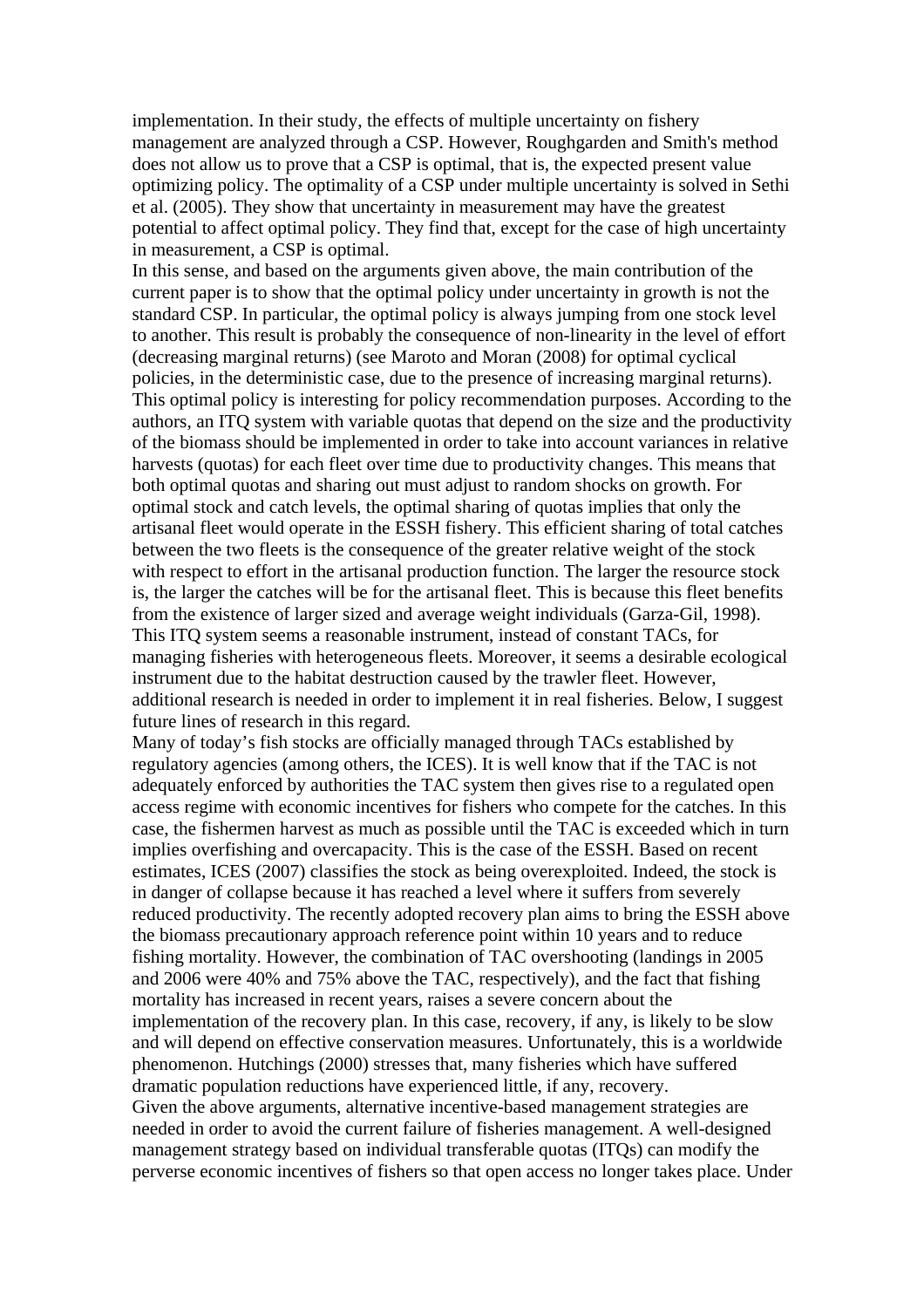an ITQ system, each fisherman has an individual catch quota. The sum of the individual quotas equals the annual TAC which is established by authorities. A quota market will then develop due to the fact that the individual catch quotas are transferable. In this system, the ownership of the quotas will tend to become concentrated in the most efficient (low marginal costs) fleet. In this sense, the efficient sharing suggested in the paper seems reasonable. The artisanal fleet with low marginal costs at high optimal stock levels will value quota units more highly than the trawler fleet, which in turn implies that only the artisanal fleet would operate in the ESSH fishery. However, this ITQ system has economic consequences. In particular, the potential for decreasing employment in the trawler fleet, which depends on the costs of alternative activities from the fishery, should be evaluated.

On the other hand, an ITQ system with variable quotas that depend on the size and the productivity of the biomass requires "on line" quota determination by the authorities. This may be a desirable system but it requires intensive and expensive management, and can also increase uncertainty for the fishing industry (Clark and Kirkwood, 1986). Thus, flexibility in the adjustment of quotas in the ESSH fishery should be evaluated. Moreover, a well-designed ITQ system also requires precise information on the current stock level. However, in real fisheries the stock level is almost never accurately known due to the difficulty of observing fish in their habitat. When managers do not take into account uncertainties about stock in the current period (uncertainty in measurement), and catch quotas are set based on overestimated stock size, severe depletion of the resource is more likely when the actual stock is low.

Finally, the precarious situation of ESSH (after more than 20 years of severely reduced productivity, ICES (2007)) seems to confirm a depensatory mechanism in the population dynamics of the species (convexity of the growth function of the resource at low stock levels). The evidence for depensation is difficult to obtain due to the lack of information at low stock levels. However, according to Lierman and Hilborn (2001), this lack of evidence should not be interpreted as evidence that depensatory dynamics are rare and unimportant.

## **Concluding remarks**

The results of this paper are interesting from both a theoretical and empirical point of view. Moreover, the possibility of future research in this area promises to be very interesting taking into account the actual worldwide crisis in fisheries. In this sense, conflicting interests between scientists, authorities, and fishermen should be avoided through alternative incentive-based management strategies which have to be enforced by the authorities and monitored by scientists.

## **References**

Beverton, R.J.H., Holt, S.J., 1957. On the dynamics of exploited fish populations. Fish. Invest., Ser. 2 (19), London.

Clark, C.W., 1973. Profit maximization and the extinction of animal species. J. Polit. Econ. 81, 950-961.

Clark, C.W., Munro, G.R., 1975. The economics of Fishing and Modern Capital Theory: A Simplified Approach. J. Environ. Econ. Manage. 2, 92-106.

Clark, C.W., Kirkwood, G.P., 1986. On uncertain renewable resource stocks: optimal harvest policies and the value of stock surveys. J. Environ. Econ. Manage. 13, 235--244. Clark, C.W., 1990. Mathematical Bioeconomics. J. Wiley & Sons, New York.